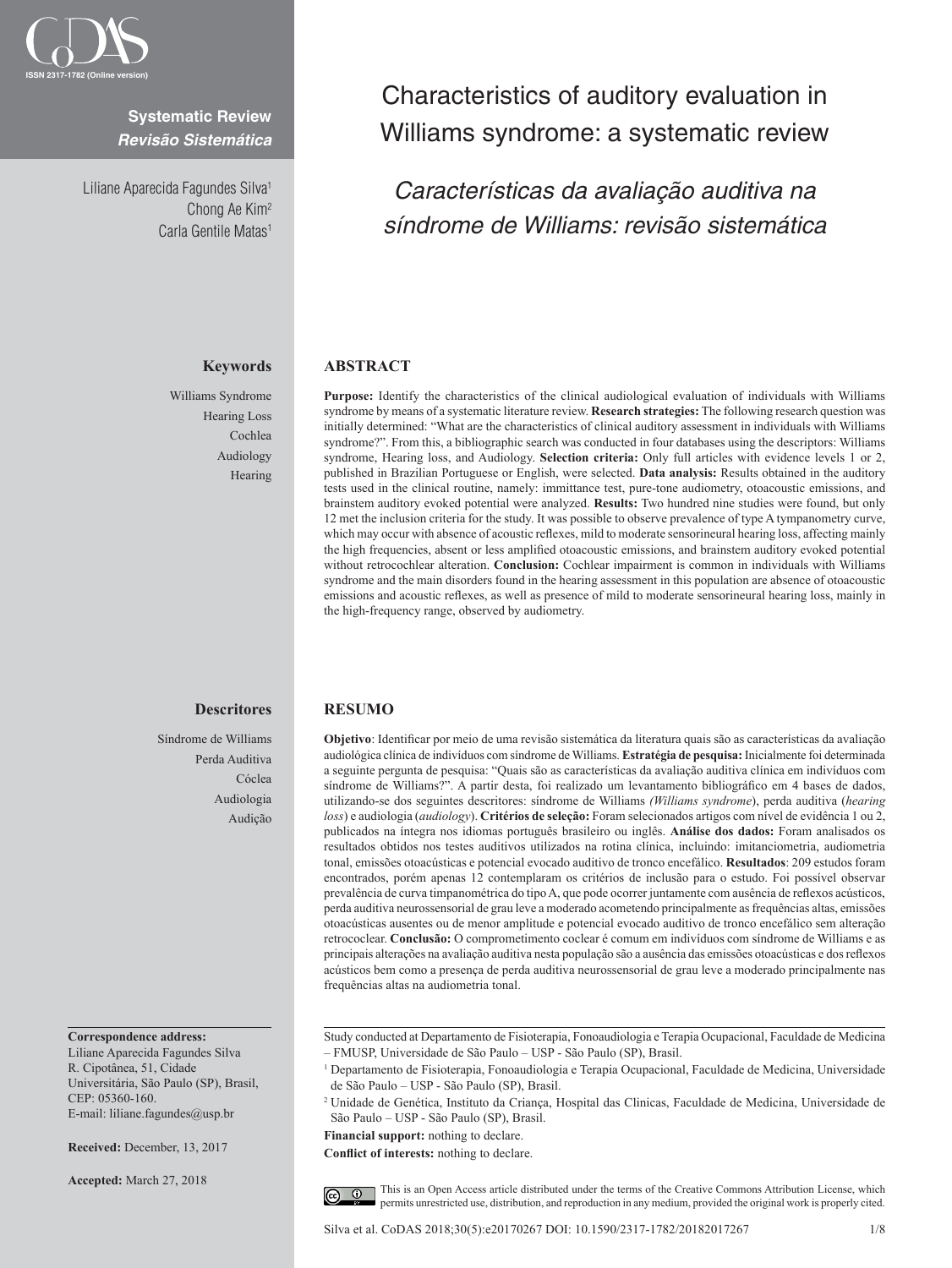# **INTRODUCTION**

Williams Syndrome (WS) is a neurodevelopmental disorder resulting from a hemizygous microdeletion of approximately 20 to 28 genes belonging to the long arm of chromosome  $7q11.23(1-4)$ .

The WS phenotype is characterized by several physical $(4-6)$ and neurological $(7)$  disabilities that manifest concomitantly in a very peculiar behavioral and cognitive framework. On the one hand, individuals with WS have a high level of sociability, with preserved linguistic and face recognition skills; on the other hand, they present a global cognitive deficit, including extreme visuospatial processing impairment $(8-12)$ . In addition, the characteristic of the auditory phenotype has also been a subject of significant scientific investigation: hypersensitivity to sounds, manifested as phonophobia and hyperacusis, is a very common feature in  $WS^{(13-15)}$ , which contrasts with the fascination with sounds and musical interest also frequently observed in this population $(16-18)$ .

Recent studies have investigated the action of some genes localized in some positions of chromosome 7q11.23, namely, Elastin (ELN), General Transcription Factor 21 (GTF21), and Lim Domain Kinase 1 (LIMK1), which may cause anatomical and physiological changes when absent and thus compromise the structural functioning of the auditory system as a whole<sup>(14,15)</sup>.

It is believed that deletion of the ELN gene may be responsible for compromising the hearing function, because it is capable of altering the perfusion of the cochlea by vascular stenosis, stiffening the basilar membrane, and deregulating cell proliferation, and it is also able to impair the signal transduction of the hair  $cells<sup>(19)</sup>$ . In addition, a deficiency in this gene may be able to hinder the synchrony of the stereocilia, delaying activation of the cochlear nerve $(20)$ .

Moreover, studies conducted with mice with deletion of genes of the GTF21 family have reported that they were hypersensitive to sounds, as individuals with  $WS^{(21,22)}$ . Research has describe that this gene is highly expressed in the neurosensory tissues of the cochlea, serving as a receptor for hair cells in neurons of the spiral ganglion, which are responsible for triggering the action potential to conduct the auditory stimulus to the central auditory pathways, in the Reissner's membrane, and several other cell types within the organ of Corti. Therefore, it is possible that dysfunction of these cells contribute to impairment in cochlear amplification by means of a disturbance in the ionic gradient, thus resulting in hypoacusis $(23)$ .

Furthermore, the LIMK1 gene has been reported as important for synaptic transmission, functioning of the central nervous system $(24-27)$ , and regulation of hair cell mobility in the cochlea. Thus deletion of this gene may also be associated with the auditory phenotype observed in WS<sup>(28)</sup>.

In addition to the aforementioned genes, other genes localized in regions typically deleted in individuals with WS may also contribute to the hearing impairments observed in this syndrome. Studies have described expression of the FZD9 and  $STX1A$  genes in spiral ganglion neurons in the cochlea<sup> $(29,30)$ </sup>.

Moreover, the STX1A gene seems to be associated with the synaptic activity of the organ of  $\text{Corti}^{(29)}$  and with serotonin level, which can lead to enhancement of specific cognitive functions, such as musical abilities $(31)$ .

In addition, there is the hypothesis of an exclusive genetic model for the processing of sounds in individuals with WS that extends beyond the peripheral system<sup>(32)</sup>. Studies assessing anatomopathological changes in the brain of individuals with WS, using magnetic resonance imaging, have reported increased volume of the auditory cortex in the left hemisphere<sup> $(32-34)$ </sup>, or in both hemispheres<sup>(35)</sup>.

Considering that changes in the auditory system due to genetic alterations may compromise the functionality of hearing, it is important to learn more about the most common impairments found in patients with WS with the objective of guiding the choice of the main tests to be used in the clinical routine of auditory assessment of these individuals.

# **PURPOSE**

The present study aimed to identify the characteristics of the clinical audiological evaluation of individuals with WS by means of a systematic review of the specific scientific literature.

## **SEARCH STRATEGY**

The following study question was prepared to begin the literature search: "What are the characteristics of clinical auditory assessment in individuals with WS?"

After that, a search in the Descriptors in Health Sciences (DeCS) system was conducted to define the keywords to start the bibliographic survey. Three keywords were selected in English and Brazilian Portuguese: Williams syndrome (*síndrome de Williams*), hearing loss (*perda auditiva*), and audiology (*audiologia*). Next, four searches were performed in each database between May and July 2017 with the following keyword combinations:

- "Williams syndrome" and "hearing loss";
- "Williams syndrome" and "audiology";
- "*síndrome de Williams*" and "*perda auditiva*";
- "*síndrome de Williams*" and "*audiologia*".

The following databases were selected for the search: SciELO, ScienceDirect, *Biblioteca Virtual em Saúde* (BVS), and PubMed.

## **SELECTION CRITERIA**

In order to answer the research question, the present review included articles that addressed the population of individuals with WS written in Brazilian Portuguese and English, and that presented results of the auditory evaluation tests that are routinely used in clinical practice, namely, Immittance Test, Pure-tone audiometry, Otoacoustic emissions (OAE), and Brainstem auditory evoked potential (BAEP).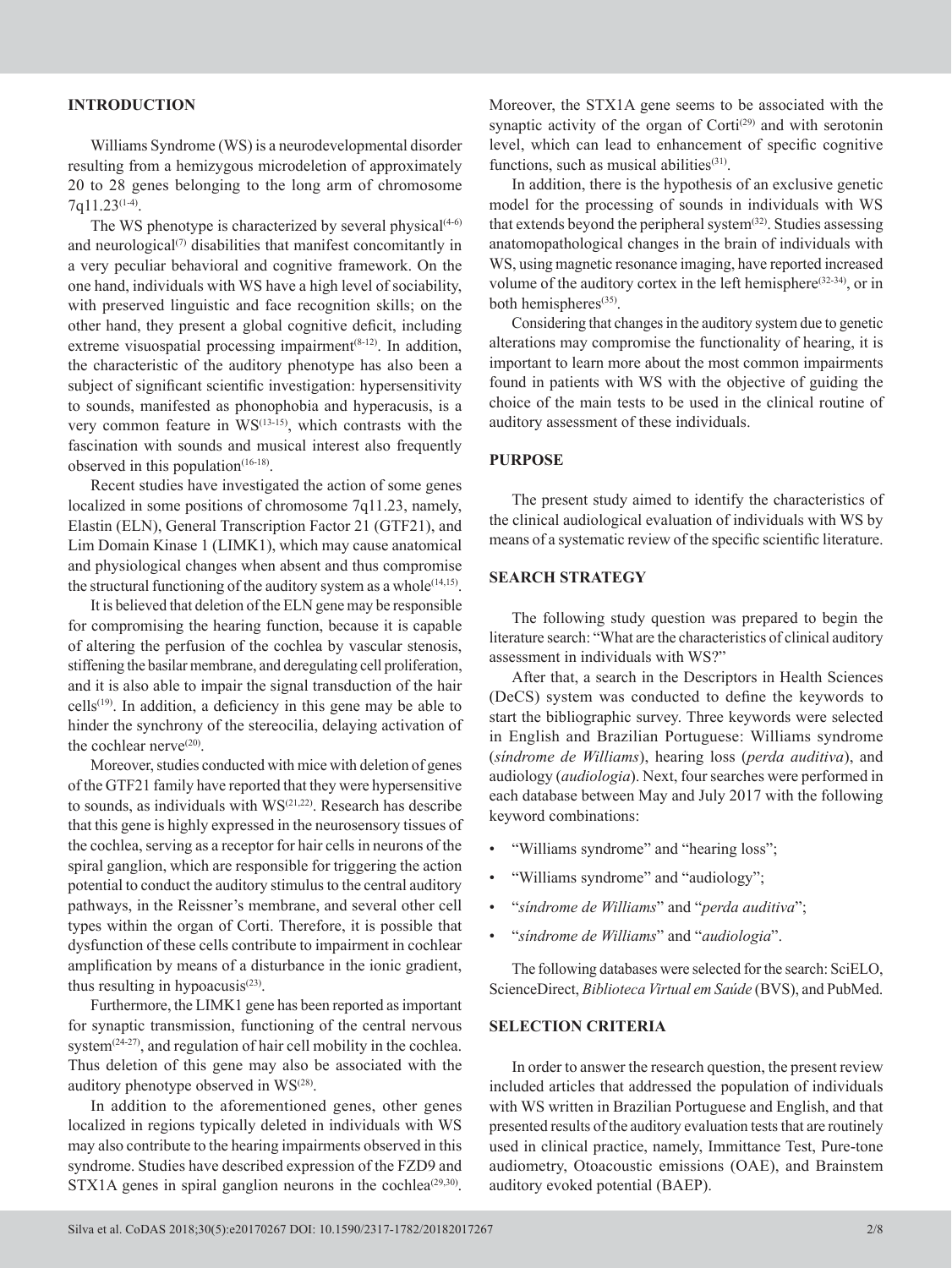Considering the small number of articles found with the topic of interest, articles published in any year were included for analysis and those with levels of evidence 1 or 2 were accepted, according to the criteria of the Oxford Centre for Evidence-based Medicine<sup>(36)</sup>. Clinical-case studies, book chapters, conference summaries, letters to the editor, and expert opinions were excluded from the study.

# **DATA ANALYSIS**

A table was filled with the reference of each study searched to enable calculation of the total number of articles found. At the end of the bibliographic survey with each combination of keywords in each database, a search was conducted to identify and exclude repeated titles. Sequentially, two independent reviewers read the titles of all studies found. When it was not possible to exclude the article only by reading the title, its abstract was also read. When the reading of the abstract placed the article within the inclusion criteria, it was selected to be read in full.

After completing this stage, the studies selected for the present review were analyzed with regards to the important aspects to answer the research question within the scope of objective, methodology, results obtained, and conclusion. Divergences in the analysis of the studies were resolved through discussion between the reviewers.

# **RESULTS**

#### **Results of the electronic databases**

A total of 209 articles were found in each search, with the largest number of articles found in the ScienceDirect database. A larger number of articles were also found using keywords in

English. After exclusion of repeated titles, a total of 156 published articles were obtained (Table 1).

Considering the inclusion criteria, as well as the research question, the titles of the 156 articles found were read. From this stage, 119 articles were excluded and the abstracts of the remaining 37 articles were read. After reading of the abstracts, 18 articles were selected to be read in full, and a total of 12 articles covered all the inclusion criteria and were considered for analysis in the present review (Figure 1).

Considering that each study used different types of procedures, for greater clarity of the selected studies, a choice was made for an initial description of the main methodological criteria of each study (Table 2). The results of each study are described ahead, with analysis of each procedure of interest of the present study (Immittance test, Pure-tone audiometry, OAE, and BAEP.



**Figure 1.** Flowchart of the selection of articles for analysis

| Data base            | Keyword combination used                    | Number of articles<br>found | Number of articles<br>in each database<br>after exclusion of<br>repeated articles | Final number<br>of articles after<br>exclusion of<br>repeated articles |
|----------------------|---------------------------------------------|-----------------------------|-----------------------------------------------------------------------------------|------------------------------------------------------------------------|
| <b>ScienceDirect</b> | "Williams syndrome" and "hearing loss"      | 123                         | 136                                                                               | 156                                                                    |
|                      | "Williams syndrome" and "audiology"         | 14                          |                                                                                   |                                                                        |
|                      | "síndrome de Williams" and "perda auditiva" | 0                           |                                                                                   |                                                                        |
|                      | "síndrome de Williams" and "audiologia"     | 9                           |                                                                                   |                                                                        |
| <b>BVS</b>           | "Williams syndrome" and "hearing loss"      | 23                          | 22                                                                                |                                                                        |
|                      | "Williams syndrome" and "audiology"         |                             |                                                                                   |                                                                        |
|                      | "síndrome de Williams" and "perda auditiva" | 11                          |                                                                                   |                                                                        |
|                      | "síndrome de Williams" and "audiologia"     |                             |                                                                                   |                                                                        |
| PubMed               | "Williams syndrome" and "hearing loss"      | 19                          | 22                                                                                |                                                                        |
|                      | "Williams syndrome" and "audiology"         | 6                           |                                                                                   |                                                                        |
|                      | "síndrome de Williams" and "perda auditiva" | 0                           |                                                                                   |                                                                        |
|                      | "síndrome de Williams" and "audiologia"     | O.                          |                                                                                   |                                                                        |
| <b>SciELO</b>        | "Williams syndrome" and "hearing loss"      |                             |                                                                                   |                                                                        |
|                      | "Williams syndrome" and "audiology"         |                             |                                                                                   |                                                                        |
|                      | "síndrome de Williams" and "perda auditiva" |                             |                                                                                   |                                                                        |
|                      | "síndrome de Williams" and "audiologia"     | O.                          |                                                                                   |                                                                        |
|                      | Total                                       | 209                         | 181                                                                               |                                                                        |

**Table 1.** Results from the literature data collection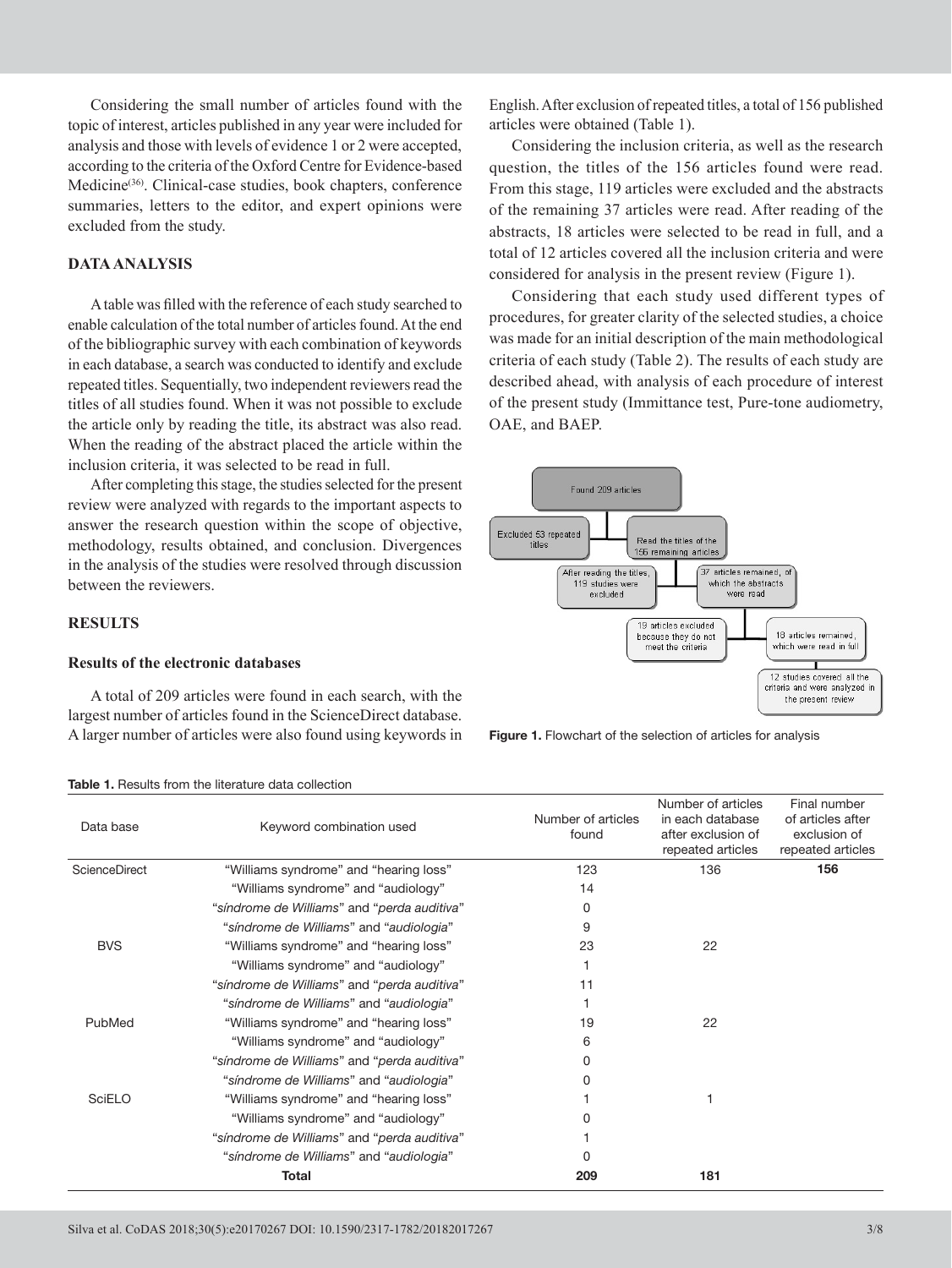|  | Table 2. Detailing of the methodological aspects of each study |  |
|--|----------------------------------------------------------------|--|
|  |                                                                |  |

|                                    | $\frac{1}{2}$ . Detailing of the methodological aspects of each study                                                                                                 |                                                                                                                                                       |                                                                                                                                                                |                                                                                                                                                        |
|------------------------------------|-----------------------------------------------------------------------------------------------------------------------------------------------------------------------|-------------------------------------------------------------------------------------------------------------------------------------------------------|----------------------------------------------------------------------------------------------------------------------------------------------------------------|--------------------------------------------------------------------------------------------------------------------------------------------------------|
| Article                            | Type of study                                                                                                                                                         | Sample size                                                                                                                                           | Age group Age group                                                                                                                                            | Procedures analyzed                                                                                                                                    |
| Johnson et al.(37)                 | Cohort:<br>Prospective;<br>Cross-sectional                                                                                                                            | 9 individuals with WS                                                                                                                                 | Without information                                                                                                                                            | Pure-tone audiometry;<br><b>TEOAE</b>                                                                                                                  |
| Cherniske et al. <sup>(38)</sup>   | Cohort:<br>Prospective;<br>Cross-sectional                                                                                                                            | 20 individuals with WS                                                                                                                                | Mean of 38 years (30-51<br>years)                                                                                                                              | Pure-tone audiometry                                                                                                                                   |
| Marler et al. <sup>(19)</sup>      | Cohort:<br>Prospective;<br>Cross-sectional                                                                                                                            | 27 individuals with WS                                                                                                                                | Mean of 15 years (6-48<br>years)                                                                                                                               | Pure-tone audiometry;<br><b>DPOAE</b>                                                                                                                  |
| Gothelf et al. <sup>(20)</sup>     | Cohort:<br>Prospective;<br>Cross-sectional                                                                                                                            | 49 individuals with WS;<br>Individuals with DT<br>(without information<br>about sample size)                                                          | WS: age group of 1-35<br>years;<br>TD: paired by chronological<br>age                                                                                          | Ipsilateral acoustic reflexes;<br>Pure-tone audiometry;<br>DPOAE;<br><b>BAEP</b>                                                                       |
| Attias et al. <sup>(39)</sup>      | Cohort;<br>Prospective;<br>Cross-sectional                                                                                                                            | 21 individuals with WS;<br>21 individuals with DT                                                                                                     | WS: age group of 6-26<br>years;<br>TD: paired by chronological<br>age                                                                                          | Ipsi- and contra-lateral<br>acoustic reflexes;<br>TEOAE with suppression                                                                               |
| Marler et al. <sup>(40)</sup>      | Cohort;<br>Prospective;<br>Cross-sectional                                                                                                                            | 81 individuals with WS;<br>14 individuals with DT                                                                                                     | WS 1 (43 individuals): mean<br>of 12 years (5-17 years);<br>WS 2 (38 individuals): mean<br>of 31 years (18-59 years);<br>TD: mean of 13 years (7-32)<br>years) | Tympanometry;<br>Pure-tone audiometry;<br><b>DPOAE</b>                                                                                                 |
| Bedeschi et al. <sup>(41)</sup>    | Cohort:<br>Retrospective;<br>Cross-sectional                                                                                                                          | 13 individuals with WS                                                                                                                                | Age group of 17-44 years                                                                                                                                       | Pure-tone audiometry;                                                                                                                                  |
| Paglialonga et al. <sup>(42)</sup> | Cohort:<br>Prospective;<br>Cross-sectional                                                                                                                            | 13 individuals with WS;<br>14 individuals with DT                                                                                                     | WS: age group of 7-23<br>years;<br>DT: age group of 5-20 years                                                                                                 | TEOAE; (Tympanometry,<br>acoustic reflex search, and<br>pure-tone audiometry should<br>be normal because they were<br>used as inclusion criteria)      |
| Zarchi et al. <sup>(43)</sup>      | Cohort;<br>Prospective;<br>Cross-sectional                                                                                                                            | 44 individuals with WS;<br>23 individuals with DT                                                                                                     | WS: mean of 16 years (5-35<br>years);<br>TD: mean of 17 years (6-38<br>years)                                                                                  | Tympanometry;<br>Ipsilateral acoustic reflexes;<br>Pure-tone audiometry                                                                                |
| Barozzi et al. <sup>(44)</sup>     | Cohort;<br>Prospective;<br>Cross-sectional                                                                                                                            | 69 individuals with WS                                                                                                                                | Mean of 11 years (2-30<br>years)                                                                                                                               | Tympanometry;<br>Contralateral acoustic<br>reflexes;<br>Pure-tone audiometry<br>with visual or conventional<br>reinforcement;<br>TEOAE:<br><b>BAEP</b> |
| Barozzi et al. <sup>(45)</sup>     | Cohort;<br>Prospective;<br>Longitudinal (1 <sup>st</sup> assessment;<br>2 <sup>nd</sup> assessment after 5 years<br>and 3 <sup>rd</sup> assessment after 10<br>years) | 24 individuals with WS<br>participated in the 1st<br>and 2 <sup>nd</sup> assessments,<br>but only 10 of them<br>participated in the 3rd<br>assessment | Mean of 8 years in the 1 <sup>st</sup><br>assessment (5-14 years)                                                                                              | Tympanometry;<br>Contralateral acoustic<br>reflexes;<br>Pure-tone audiometry;<br><b>TEOAE</b>                                                          |
| Paglialonga et al. <sup>(46)</sup> | Cohort;<br>Prospective;<br>Cross-sectional                                                                                                                            | 21 ears of 13<br>individuals with WS;<br>13 individuals with DT                                                                                       | WS: age group of 9-31<br>years;<br>TD: paired by chronological<br>age                                                                                          | DPOAE;<br>(Tympanometry, acoustic<br>reflexes, and pure-tone<br>audiometry should be normal<br>because they were used as<br>inclusion criteria)        |

**Caption:** WS-Williams syndrome; TD-Typical development; TEOAE-Transient Evoked Otoacoustic Emissions; DPOAE-Distortion Product Otoacoustic Emissions; BAEP-Brainstem Auditory Evoked Potential

# **Analysis of the selected studies**

Results of this literature review demonstrated that, although there was no restriction with respect to year of publication, studies on hearing assessment conducted with patients with WS are recent (published in the past 20 years), suggesting that this area of study is relatively new. It was possible to observe that most of the studies used samples composed of an extensive age group, and that some of them presented a large sample size. However, not all participants underwent all procedures, that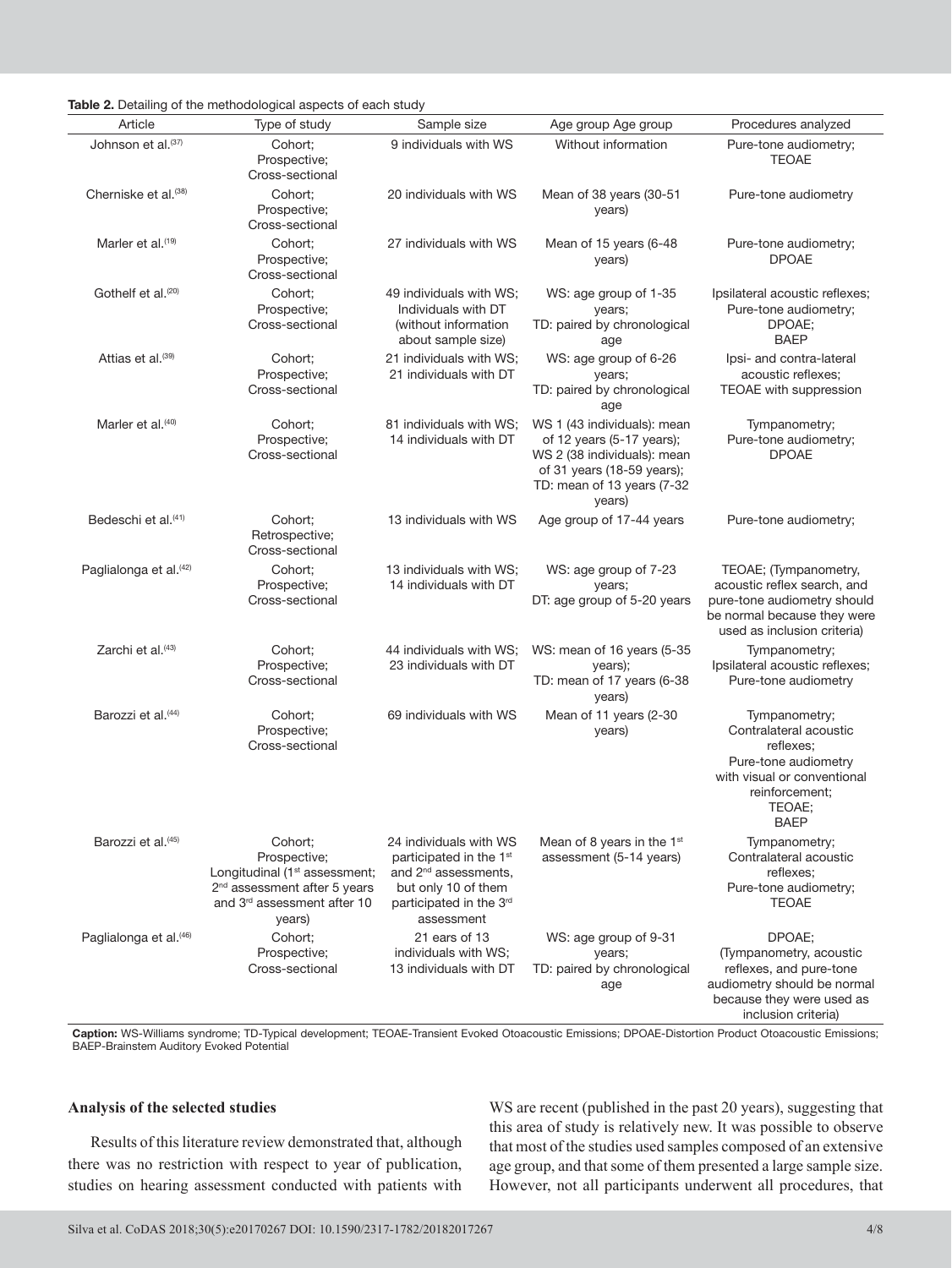is, the sample size for each procedure was different within the same study, which requires caution in the analysis of the results.

# **Immittance test**

Among the 12 selected articles, six presented immittance measurements, four described findings of the tympanometry curve<sup>(37-40)</sup>, and two presented only findings of acoustic reflexes<sup>(20,41)</sup>.

Of the four studies that analyzed the tympanometry curve, the type A curve was predominant  $(37-40)$ , and presence of the type B tympanometry curve was not observed in two of them $(37,40)$ . In the first study, normal results were observed in 100% of the children evaluated (34 cases), and seven of the 32 adults assessed presented other types of tympanometry curve other than the type A curve: type Ad and type C curves were observed in five and two cases, respectively $(37)$ . In the second survey, type A tympanometry curve was found in more than 65% of all evaluations. Type C tympanometry curve was recorded only in the first two assessments, and was observed in 20% of the cases in the first assessment and in 8-12% of the cases in the second assessment. In the aforementioned study, contralateral acoustic reflexes were present in all individuals with type A tympanometry curve<sup>(40)</sup>.

In contrast, two of these four studies reported type B tympanometry curve in 23% of the cases<sup>(38,39)</sup>. Type C curve was also observed in 8.1% of the cases and acoustic reflexes were absent in more than 50% of the cases that presented normal middle ear conditions (type A tympanometry curve) $(38)$ . In the other study, type A tympanometry curve was observed in 76.5% of the patients and, contrary to the previous study, contralateral acoustic reflexes were present in all individuals who presented type A tympanometry curve<sup>(39)</sup>.

Both studies that analyzed only the characteristic of acoustic reflexes obtained a higher percentage of absence of reflexes in individuals with WS. In the first study, a higher percentage of absence of acoustic reflexes was found in individuals with WS compared with that of individuals with typical development  $(TD)^{(20)}$ . In the second study, absence of reflexes was observed in 62-86% of the individuals evaluated, and in the patients who presented reflexes, the threshold was higher than that in individuals with  $TD<sup>(41)</sup>$ . In both studies, the authors associated this finding with the complaint of hyperacusis frequently observed in this population, considering that one of the functions of the stapedial muscle reflex is to protect the auditory system from intense sounds.

In general, it has been reported that type A curve is predominant in this population, suggesting that middle ear changes do not seem to be a specific feature in this syndrome.

Concerning acoustic reflexes, although two studies did not confirm this observation<sup>(39,40)</sup>, three other surveys reported absence of acoustic reflexes as a feature commonly found even in patients with no middle ear involvement $(20,38,41)$ . It is worth noting that in two of these studies the authors agreed that this possible impairment in the stapedius muscle function seems to justify the hyperacusis reported by these patients  $(20,41)$ .

## **Pure-tone audiometry**

With respect to auditory threshold data in individuals with WS, nine studies reporting this finding were identified.

In a preliminary study, 16 out of the 20 assessed patients were diagnosed with hearing loss, eight of them presented bilateral mild-to-moderate sensorineural hearing loss, one had unilateral mild sensorineural hearing loss at the high-frequency range, and three individuals presented sensorineural hearing loss at the high- and low-frequency ranges or conductive hearing loss<sup>(42)</sup>. In contrast, another survey described a much lower hearing loss prevalence, presenting six patients with normal auditory thresholds and three patients with hearing loss at high  $frequencies<sup>(43)</sup>$ 

One research observed higher auditory thresholds in individuals with WS compared with those of individuals with TD for frequencies as of 3 kHz, with predominantly mild-to-moderate sensorineural hearing loss. Conductive hearing loss at frequencies below 2 kHz was found in 10% of the individuals, whereas 60% of them presented cochlear hearing loss at higher frequencies (3-8 kHz), with 75% of the cases showing bilateral hearing loss. The degree of hearing loss at the high-frequency range varied from 25 to 55 dB in the right ear and from 25 to 110 dB in the left ear<sup> $(20)$ </sup>.

Another survey also reported presence of mild hearing loss in most cases, with only 11.3% of the cases showing moderate to profound hearing loss (threshold >40 dB), with high frequencies (6-8 kHz) as the most affected. Regarding the type of hearing loss, 26.1% of the cases were sensorineural, 21.6% were mixed, and  $9.1\%$  were conductive<sup>(38)</sup>.

In another study, mild to moderately severe hearing loss was also observed in 63% of the schoolchildren and 92% of the adults evaluated, and sensorineural hearing loss was detected in at least 50% of cases. Another study conducted with 13 patients with WS that used a very similar methodology observed bilateral mild hearing loss in eight individuals (61.6%), with one conductive, two mixed, and five sensorineural cases<sup>(44)</sup>.

A survey that performed hearing screening in 19 individuals observed that 16 of them failed the test. In addition, the authors reported that six out of the eight individuals who underwent conventional audiometry presented sensorineural hearing loss<sup>(9)</sup>.

Based on these findings, prevalence of hearing loss was remarkable, found in over 60% of the cases of individuals with WS assessed; only one article described hearing loss in only approximately 33% of the cases, but its small sample size may have influenced the results<sup>(43)</sup>. In addition to this article, another survey that evaluated young children also found a lower percentage of hearing loss<sup>(39)</sup>. Among the 16 children assessed by means of pure tone audiometry with visual reinforcement, only two presented hearing loss, conductive in both cases, of mild and moderate degrees. Among the patients assessed by conventional audiometry (53 cases), hearing loss was observed at frequencies of up to 2 kHz in 22.6% of the cases (9.4% conductive and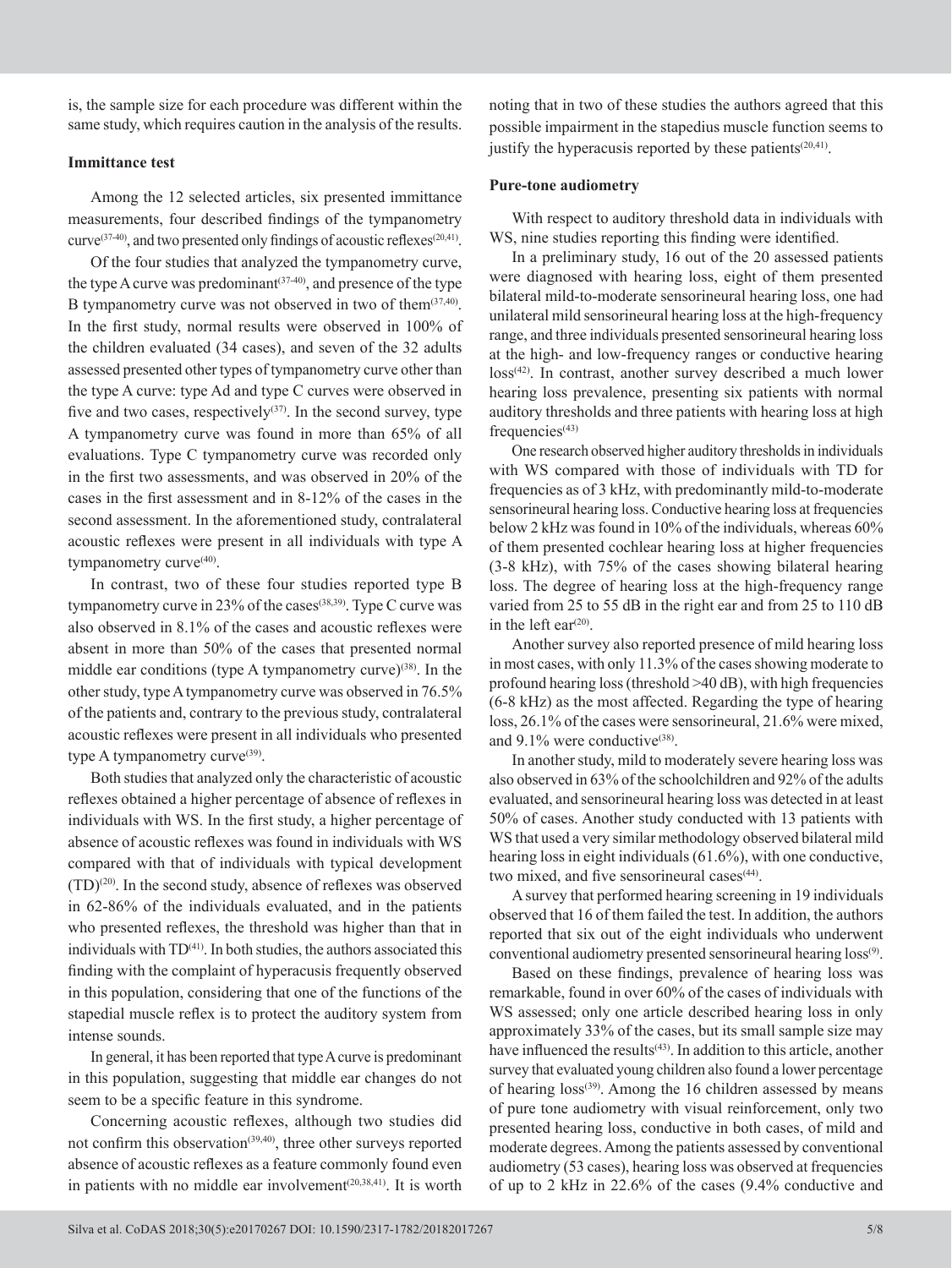13.2% sensorineural) and at higher frequencies (mean of the thresholds obtained at 4, 6, and 8 kHz) in 30% of the cases<sup>(39)</sup>.

Some studies have associated hearing loss with age, and this seems to be progressive in individuals with  $WS^{(39,40,43,44)}$ , beginning in early adolescence<sup>(39)</sup> or early adulthood<sup>(44)</sup>. A research found higher incidence of hearing loss in individuals aged  $>15$  years  $(46%)$  than in younger individuals  $(23%)^{(39)}$ , whereas another study showed appearance of hearing loss in these individuals at the age of approximately 25 years  $(44)$ .

Considering also the progressive profile of hearing loss, a study performed a longitudinal auditory assessment of patients (three evaluations over a 10-year follow-up). The authors observed hearing loss at the lower frequencies (mean of the thresholds obtained at 0.5, 1, and 2 kHz) in 12.5%, 12.5%, and 30% of the cases, respectively, for the first, second, and third assessments, with predominance of sensorineural hearing loss (only 4% of conductive hearing loss observed in the first two evaluations). For the high-frequency range (mean of the thresholds obtained at 4, 6, and 8 kHz), hearing loss was predominant in 25%, 50%, and 80% of the cases, respectively, in the three assessments<sup>(40)</sup>.

Sensorineural was the most commonly observed type of hearing loss. Six studies observed presence of conductive hearing  $loss^{(20,38-40,42,44)}$ ; however, the survey that found the highest percentage of this type of hearing loss reported a value of 10%(20) . With respect to hearing losses of the mixed type, they were described in only two articles, in which they were observed in approximately  $15\%^{(44)}$  and  $21\%^{(38)}$  of the cases. Therefore, it is possible to observe that middle ear impairment is not a dominant feature in individuals with WS.

Data concerning the degree and configuration of hearing loss are also worth noting. Prevalence of mild-to-moderate hearing loss was observed in all articles that described this variable<sup> $(20,38,39,42,44)$ </sup>. The description of hearing loss configuration was also very similar between the articles; descending configuration was predominant in all studies that described this variable, with greater impact on the high-frequency range<sup>(20,38-40,42,43)</sup>: as of 3 kHz for some authors<sup>(20,39,40)</sup> and between 6 and 8 kHz for others<sup>(38)</sup>.

## **Otoacoustic Emissions (OAE)**

Nine articles performed OAE: four assessed Distortion Product Otoacoustic Emissions (DPOAE)<sup>(19,20,45)</sup> and five analyzed Transient Evoked Otoacoustic Emissions (TEOAE)<sup>(39-41,43,46)</sup>.

In the studies that conducted DPOAE, the results were convergent when showing smaller amplitude responses in individuals with WS compared with those of individuals with TD(19,20,37,45) , which could differ between frequencies from 2 to 11  $dB^{(45)}$ . In addition, one of the articles observed absence of DPOAE in  $23\%$  of the cases<sup>(20)</sup>, whereas another survey reported higher involvement in the high-frequency range $(37)$ . In these four studies, the authors agreed when they reported cochlear impairment in this population, especially at the medium and high frequencies, and indicated the DPOAE evaluation as an important method to detect subclinical findings in cochlear hair cell damage.

Regarding assessment using TEOAE, one of the surveys observed four patients who presented normal hearing thresholds,

but absent TEOAE<sup>(43)</sup>. Moreover, another study found absent TEOAE in 39-48% of the patients with normal hearing and no middle ear impairment<sup>(39)</sup>. These results demonstrate loss of the cochlear function of the hair cells and the importance of auditory monitoring by TEOAE, considering that this measure seems to be useful to diagnose auditory impairment, even when auditory thresholds are not yet altered.

Another research verified the TEOAE measurements by means of three analyses: energy extracted from the broad-band TEOAE recordings, energy extracted from each of the narrow-band frequency components of the TEOAE, and latency extracted only from the frequency components. The authors observed lower energy, both in the broad-band TEOAE responses in individuals with WS (23.5 dB NPS) compared with that of individuals with TD (30.8 dB NPS) and for energy extracted from the frequency components (with mean difference between the two groups of 5-9 dB NPS, distributed almost evenly across the frequency range). In the latency analysis in the frequency components, higher latency was observed in individuals with WS compared with that in individuals with TD, with the difference between the two groups varying from  $0.6$  to  $1.5 \text{ ms}^{(46)}$ .

Furthermore, one of the studies evaluated TEOAE with suppression. The results showed higher suppression of the effect of TEOAE in patients with WS than in individuals with TD, which, according to the authors, suggests a higher activity of the medial olivocochlear efferent system and that this functional alteration may contribute to the presence of hyperacusis in these patients $(41)$ .

One last study that monitored TEOAE responses over time also observed a progressive profile of TEOAE loss. Absence of TEOAE was found in approximately 50, 60 and 70% of the patients that presented means of the threshold values in normal low frequencies, respectively, in the three assessments. According to the authors, these data suggest a cochlear fragility in individuals with  $WS^{(40)}$ .

Analysis of the TEOAE responses described in these nine articles showed very similar findings for both acoustic stimuli employed. The results have demonstrated absence or decrease in the amplitude of TEOAE in the WS population, even in individuals with normal hearing thresholds. Overall, the authors reported that this finding demonstrates a cochlear fragility or impairment in these individuals, and suggested that TEOAE is a measure of paramount importance for this population.

#### **Brainstem Auditory Evoked Potential (BAEP)**

Regarding analysis of the BAEP, only two studies considered and described these findings. In the first study, despite the observation an increased latency values (in individuals with WS compared with those in individuals with TD) of wave I in 61.9% of the cases (means of 1.78 and 1.63 ms for both groups, respectively), of wave III in 42.9% of the cases (means of 3.98 and 3.7 ms for both groups, respectively), and of wave V in 23.8% of the evaluated cases (means of 5.9 and 5.52 ms for both groups, respectively), the interpeak intervals were preserved and no difference between groups was observed. Thus, the authors highlighted that changes in the latencies of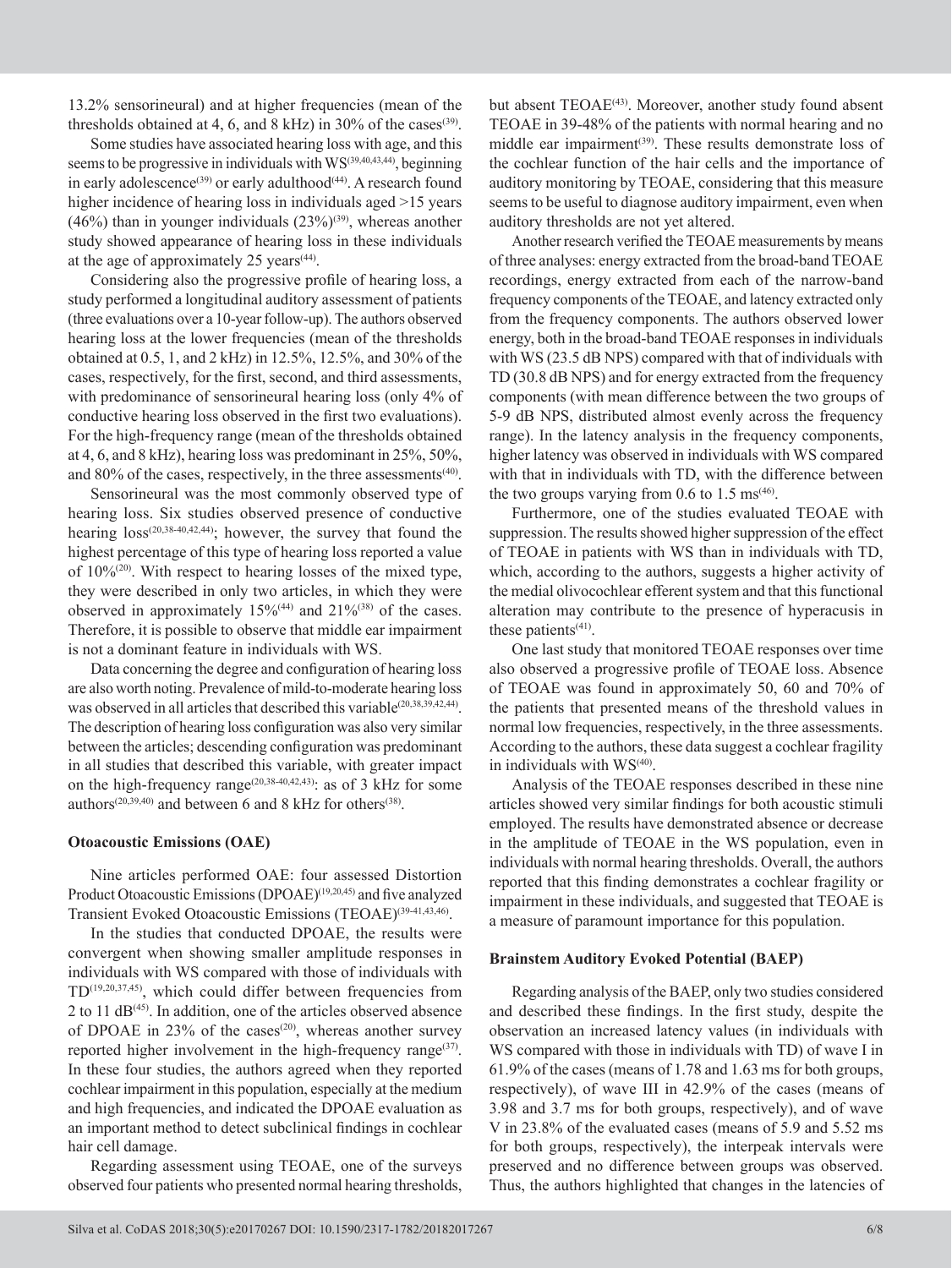waves III and V were due to a delay in the latency of wave I, and discarded neural conduction impairment<sup>(20)</sup>.

In the second study, BAEP was performed in 14 patients. The latency values observed in individuals with WS were as follows: between 1.38 and 1.94 ms for wave I, 3.44 and 4.16 ms for wave III, and 5.08 and 6.02 ms for wave V. As for the interpeak intervals, the following values were observed: between 1.92 and 2.58 ms for interpeak I-III, 1.52 and 1.88 ms for interpeak III-V, and 3.6 and 4.32 ms for interpeak I-V. The authors considered these results as normal and suggested no retrocochlear involvement in this population $(39)$ .

Although both studies have discarded retrocochlear involvement in these individuals, one of them $(20)$  observed increased latency values for all waves, which is an important finding to be considered in the clinical routine. Thus, the results of only two articles seem to be insufficient to determine a conclusion about expected latency values in individuals with WS.

Therefore, further studies addressing BAEP in larger samples of this population would be useful to confirm the results regarding the functionality and integrity of the central auditory brainstem pathways in individuals with WS. Although the WS phenotype is not so thought-provoking, a general convergence in the results of the studies was observed, evidencing a remarkable cochlear impairment in this population. Data from all of these assessments jointly analyzed reinforce the need for routine otolaryngology follow-up with complete auditory monitoring, including multiple auditory tests, in the WS population. Such monitoring should begin on the first days of life, seeking early diagnosis and, consequently, intervention and improvement of the quality of life of these individuals.

#### **CONCLUSION**

Based on the articles analyzed in the present literature review, we conclude that the main alterations in auditory assessment in individuals with WS are due to absence of OAE and acoustic reflex and presence of mild-to-moderate sensorineural hearing loss, mainly in the high-frequency range in pure-tone audiometry, and these results show a cochlear impairment in this population.

Regarding the immittance test, it was possible to observe a type A tympanometry curve, demonstrating absence of middle ear impairment. As for the brainstem auditory-evoked potentials, no retrocochlear alteration was observed in individuals with WS.

#### **REFERENCES**

- 1. Korenberg JR, Chen XN, Hirota H, Lai Z, Bellugi U, Burian D, et al. Genome structure and cognitive map of Williams syndrome. J Cogn Neurosci. 2000;12(Suppl. 1):89-107. [http://dx.doi.org/10.1162/089892900562002](https://doi.org/10.1162/089892900562002). [PMid:10953236.](https://www.ncbi.nlm.nih.gov/entrez/query.fcgi?cmd=Retrieve&db=PubMed&list_uids=10953236&dopt=Abstract)
- 2. Rossi NF, Moretti-Ferreira D, Giacheti CM. Genética e linguagem na Síndrome de Williams-Beuren: uma condição neuro-cognitiva peculiar. Pro Fono. 2006;18(3):331-8. [http://dx.doi.org/10.1590/S0104-56872006000300013](https://doi.org/10.1590/S0104-56872006000300013). [PMid:17180802.](https://www.ncbi.nlm.nih.gov/entrez/query.fcgi?cmd=Retrieve&db=PubMed&list_uids=17180802&dopt=Abstract)
- 3. Deutsch SI, Rosse RB, Schwartz BL. Williams Syndrome: a genetic deletion disorder presenting clues to the biology of sociability and clinical challenges of hypersociability. CNS Spectr. 2007;12(12):903-7. [http://](https://doi.org/10.1017/S1092852900015686) [dx.doi.org/10.1017/S1092852900015686](https://doi.org/10.1017/S1092852900015686)[. PMid:18163035.](https://www.ncbi.nlm.nih.gov/entrez/query.fcgi?cmd=Retrieve&db=PubMed&list_uids=18163035&dopt=Abstract)
- 4. Sugayama SM, Leone C, Chauffaille ML, Okay TS, Kim CA. Síndrome de Williams: proposta de sistema de pontuação para diagnóstico clínico. Clinics. 2007;62(2):159-66. [http://dx.doi.org/10.1590/S1807-59322007000200011](https://doi.org/10.1590/S1807-59322007000200011). [PMid:17505701.](https://www.ncbi.nlm.nih.gov/entrez/query.fcgi?cmd=Retrieve&db=PubMed&list_uids=17505701&dopt=Abstract)
- 5. von Beust G, Laccone FA, del Pilar Andrino M, Wessel A. Clinical aspects and genetics of Williams-Beuren syndrome- Clinical and molecular genetic study of 44 patients with suspected Williams-Beuren syndrome. Klin Padiatr. 2000;212(2):299-307. [PMid:11190824.](https://www.ncbi.nlm.nih.gov/entrez/query.fcgi?cmd=Retrieve&db=PubMed&list_uids=11190824&dopt=Abstract)
- 6. Meyer-Lindenberg A, Mervis CB, Faith Berman K. Neural mechanisms in Williams syndrome: a unique window to genetic influences on cognition and behaviour. Nat Rev Neurosci. 2006;7(5):380-93. [http://dx.doi.org/10.1038/](https://doi.org/10.1038/nrn1906) [nrn1906.](https://doi.org/10.1038/nrn1906) [PMid:16760918.](https://www.ncbi.nlm.nih.gov/entrez/query.fcgi?cmd=Retrieve&db=PubMed&list_uids=16760918&dopt=Abstract)
- 7. Gagliardi C, Martelli S, Burt MD, Borgatti R. Evolution of neurologic features in Williams syndrome. Pediatr Neurol. 2007;36(5):301-6. [http://](https://doi.org/10.1016/j.pediatrneurol.2007.01.001) [dx.doi.org/10.1016/j.pediatrneurol.2007.01.001](https://doi.org/10.1016/j.pediatrneurol.2007.01.001). [PMid:17509461.](https://www.ncbi.nlm.nih.gov/entrez/query.fcgi?cmd=Retrieve&db=PubMed&list_uids=17509461&dopt=Abstract)
- 8. Bellugi U, Lichtenberger L, Jones W, Lai I, St George M. The neurocognitive profile of Williams syndrome: a complex pattern of strengths and weaknesses. J Cogn Neurosci. 2000(12, Suppl 1):7-29. [http://dx.doi.](https://doi.org/10.1162/089892900561959) [org/10.1162/089892900561959.](https://doi.org/10.1162/089892900561959) [PMid:10953231.](https://www.ncbi.nlm.nih.gov/entrez/query.fcgi?cmd=Retrieve&db=PubMed&list_uids=10953231&dopt=Abstract)
- 9. Bellugi U, Korenberg JE, Klima ES. Williams syndrome: an exploration of neurocognitive and genetic features. Clin Neur Res. 2001;1(3):217-29. [http://dx.doi.org/10.1016/S1566-2772\(01\)00008-1](https://doi.org/10.1016/S1566-2772(01)00008-1).
- 10. Volterra V, Caselli MC, Capirci O, Tonucci F, Vicari S. Early linguistic abilities of italian children with Williams syndrome. Dev Neuropsychol. 2003;23(1-2):33-58. [http://dx.doi.org/10.1080/87565641.2003.9651886](https://doi.org/10.1080/87565641.2003.9651886). [PMid:12730019.](https://www.ncbi.nlm.nih.gov/entrez/query.fcgi?cmd=Retrieve&db=PubMed&list_uids=12730019&dopt=Abstract)
- 11. Järvinen-Pasley A, Bellugi U, Reilly J, Mills DL, Galaburda A, Reiss AL, et al. Defining the social phenotype in Williams syndrome: a model for linking gene, the brain, and behavior. Dev Psychopathol. 2008;20(1):1-35. [http://dx.doi.org/10.1017/S0954579408000011](https://doi.org/10.1017/S0954579408000011). [PMid:18211726.](https://www.ncbi.nlm.nih.gov/entrez/query.fcgi?cmd=Retrieve&db=PubMed&list_uids=18211726&dopt=Abstract)
- 12. Järvinen-Pasley A, Vines BW, Hill KJ, Yam A, Grichanik M, Mills D, et al. Cross-modal influences of affect across social and non-social domains in individuals with Williams syndrome. Neuropsychologia. 2010;48(2):456-66. [http://dx.doi.org/10.1016/j.neuropsychologia.2009.10.003](https://doi.org/10.1016/j.neuropsychologia.2009.10.003). [PMid:19822162.](https://www.ncbi.nlm.nih.gov/entrez/query.fcgi?cmd=Retrieve&db=PubMed&list_uids=19822162&dopt=Abstract)
- 13. Levitin DJ, Cole K, Lincoln A, Bellugi U. Aversion, awareness, and attraction: investigating claims of hyperacusis in the Williams syndrome phenotype. J Child Psychol Psychiatry. 2005;46(5):514-23. [http://dx.doi.](https://doi.org/10.1111/j.1469-7610.2004.00376.x) [org/10.1111/j.1469-7610.2004.00376.x](https://doi.org/10.1111/j.1469-7610.2004.00376.x). [PMid:15845131.](https://www.ncbi.nlm.nih.gov/entrez/query.fcgi?cmd=Retrieve&db=PubMed&list_uids=15845131&dopt=Abstract)
- 14. Zarchi O, Attias J, Gothelf D. Auditory and visual processing in Williams syndrome. Isr J Psychiatry Relat Sci. 2010;47(2):125-31. [PMid:20733255.](https://www.ncbi.nlm.nih.gov/entrez/query.fcgi?cmd=Retrieve&db=PubMed&list_uids=20733255&dopt=Abstract)
- 15. Attias J. New findings on hyperacusis in Williams syndrome. ENT and Audiology News. 2013;21-6:76-8.
- 16. Lenhoff HM, Perales O, Hickok G. Absolute pitch in Williams syndrome. Music Percept. 2001;18(4):491-503. [http://dx.doi.org/10.1525/mp.2001.18.4.491](https://doi.org/10.1525/mp.2001.18.4.491).
- 17. Levitin DJ, Cole K, Chiles M, Lai Z, Lincoln A, Bellugi U. Characterizing the musical phenotype in individuals with Williams syndrome. Child Neuropsychol. 2004;10(4):223-47. [http://dx.doi.org/10.1080/09297040490909288](https://doi.org/10.1080/09297040490909288). [PMid:15621847.](https://www.ncbi.nlm.nih.gov/entrez/query.fcgi?cmd=Retrieve&db=PubMed&list_uids=15621847&dopt=Abstract)
- 18. Lense MD, Dykens EM. Musical learning in children and adults with Williams syndrom. J Intellect Disabil Res. 2013;57(9):850-60. [http://](https://doi.org/10.1111/j.1365-2788.2012.01611.x) [dx.doi.org/10.1111/j.1365-2788.2012.01611.x](https://doi.org/10.1111/j.1365-2788.2012.01611.x). [PMid:22974236.](https://www.ncbi.nlm.nih.gov/entrez/query.fcgi?cmd=Retrieve&db=PubMed&list_uids=22974236&dopt=Abstract)
- 19. Marler JA, Elfenbein JL, Ryals BM, Urban Z, Netzloff ML. Sensorineural hearing loss in children and adults with Williams syndrome. Am J Med Genet. 2005;138(4):318-27. [http://dx.doi.org/10.1002/ajmg.a.30970](https://doi.org/10.1002/ajmg.a.30970). [PMid:16222677.](https://www.ncbi.nlm.nih.gov/entrez/query.fcgi?cmd=Retrieve&db=PubMed&list_uids=16222677&dopt=Abstract)
- 20. Gothelf D, Farber N, Raveh E, Apter A, Attias J. Hyperacusis in Williams syndrome: Characteristics and associated neuroaudiologic abnormalities. Neurology. 2006;66(3):390-5. [http://dx.doi.org/10.1212/01.](https://doi.org/10.1212/01.wnl.0000196643.35395.5f) [wnl.0000196643.35395.5f](https://doi.org/10.1212/01.wnl.0000196643.35395.5f). [PMid:16476938.](https://www.ncbi.nlm.nih.gov/entrez/query.fcgi?cmd=Retrieve&db=PubMed&list_uids=16476938&dopt=Abstract)
- 21. Li HH, Roy M, Kuscuoglu U, Spencer CM, Halm B, Harrison KC, et al. Induced chromosome deletions cause hypersociability and other features of Williams-Beuren syndrome in mice. EMBO Mol Med. 2009;1(1):50-65. [http://dx.doi.org/10.1002/emmm.200900003](https://doi.org/10.1002/emmm.200900003). [PMid:20049703.](https://www.ncbi.nlm.nih.gov/entrez/query.fcgi?cmd=Retrieve&db=PubMed&list_uids=20049703&dopt=Abstract)
- 22. Lucena J, Pezzi S, Aso E, Valero MC, Carreiro C, Dubus P, et al. Essential role of N-terminal region of TFII-Iin viability and behavior. BMC Med